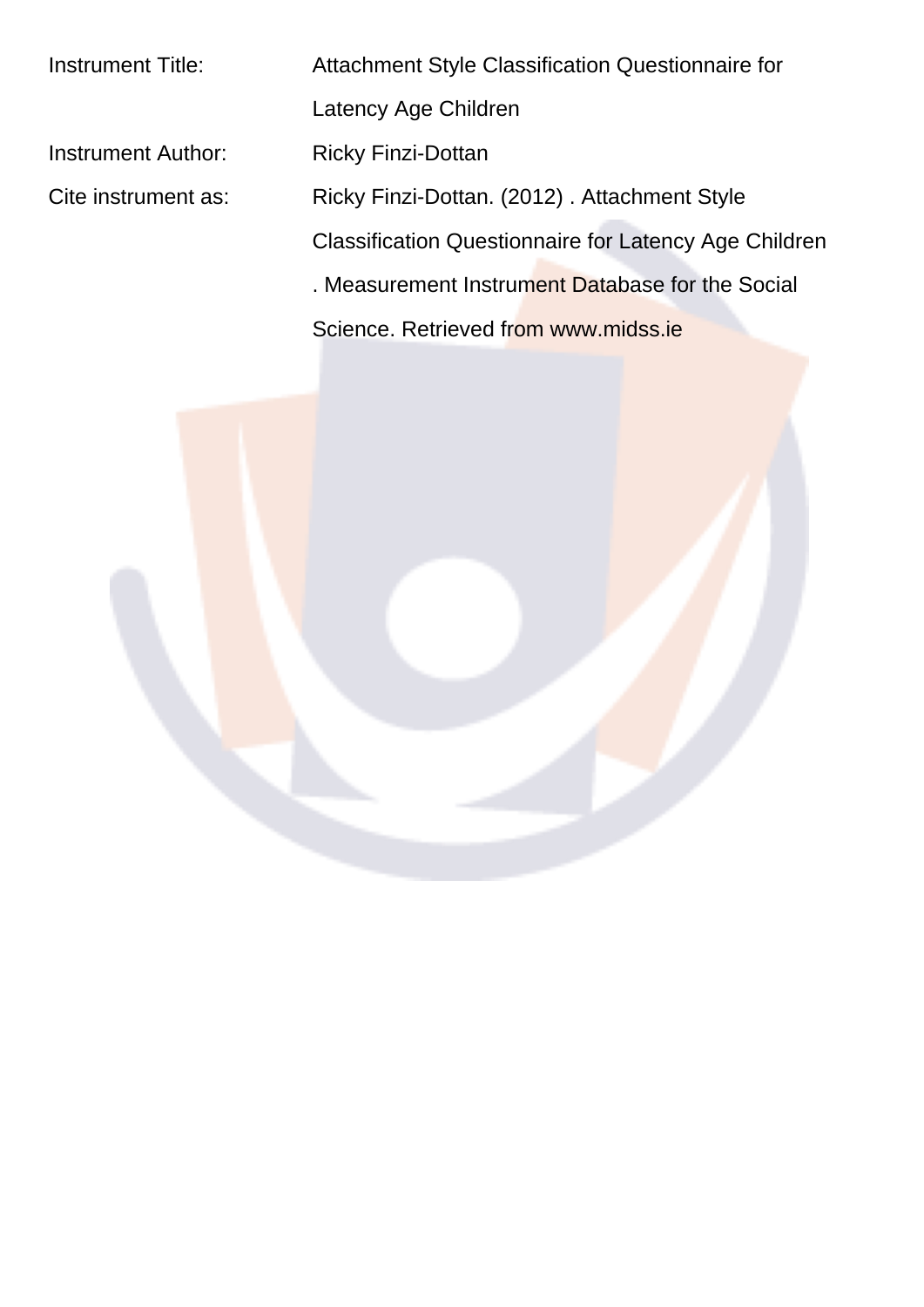## ASCQ – Ricky Finzi-Dottan

Attachment Style Classification Questionnaire for Latency Age Children (English translation of Hebrew version)

Here are 15 sentences. How true is each of the sentences for you? Everyone has his or her own answer. Try to answer only what you feel. This is not a test, and there are no right or wrong answers. Read each sentence carefully. Then choose one of the five answers in the box below. Every answer has a number. Circle the number of the answer that best describes you.

|     | 1                                                 | $\overline{2}$ | 3                                                     | $\overline{4}$ | 5          |  |
|-----|---------------------------------------------------|----------------|-------------------------------------------------------|----------------|------------|--|
|     | All wrong                                         | Wrong          | A bit wrong/a bit right                               | Right          | Very right |  |
|     |                                                   |                |                                                       |                |            |  |
| 1.  |                                                   |                | I make friends with other children easily             |                | 1 2 3 4 5  |  |
| 2.  |                                                   |                | I don't feel comfortable trying to make friends       |                | 1 2 3 4 5  |  |
| 3.  | It is easy for me to depend on others, if they're |                |                                                       |                |            |  |
|     | good friends of mine                              |                |                                                       |                | 12345      |  |
| 4.  |                                                   |                | Sometimes others get too friendly and too close to me |                | 1 2 3 4 5  |  |
| 5.  |                                                   |                | Sometimes I'm afraid that other kids won't want       |                |            |  |
|     | to be with me                                     |                |                                                       |                | 12345      |  |
| 6.  |                                                   |                | I'd like to be really close to some children and      |                |            |  |
|     | always be with them                               |                |                                                       |                | 1 2 3 4 5  |  |
| 7.  | It's all right with me if good friends trust and  |                |                                                       |                |            |  |
|     | depend on me                                      |                |                                                       |                | 12345      |  |
| 8.  |                                                   |                | It's hard for me to trust others completely           |                | 12345      |  |
| 9.  | I sometimes feel that others don't want to be     |                |                                                       |                |            |  |
|     |                                                   |                | good friends with me as much as I do with them        |                | 12345      |  |
| 10. |                                                   |                | I usually believe that others who are close to me     |                |            |  |
|     | will not leave me                                 |                |                                                       |                | 1 2 3 4 5  |  |
| 11. |                                                   |                | I'm sometimes afraid that no one really loves me      |                | 12345      |  |
| 12. |                                                   |                | I find it uncomfortable and get annoyed when          |                |            |  |
|     |                                                   |                | someone tries to get too close to me                  |                | 12345      |  |
| 13. |                                                   |                | It's hard for me to really trust others, even if      |                |            |  |
|     | they're good friends of mine                      |                |                                                       |                | 1 2 3 4 5  |  |
| 14. |                                                   |                | Children sometimes avoid me when I want to            |                |            |  |
|     |                                                   |                | get close and be a good friend of theirs              |                | 1 2 3 4 5  |  |
| 15. |                                                   |                | Usually, when anyone tries to get too close to me     |                |            |  |
|     | it does not bother me                             |                |                                                       |                | 1 2 3 4 5  |  |
|     |                                                   |                |                                                       |                |            |  |

I am the author of this instrument, and I agree for it to be included in the MIDSS database in accordance with the Creative Commons Attribution-Non Commercial 3.0 license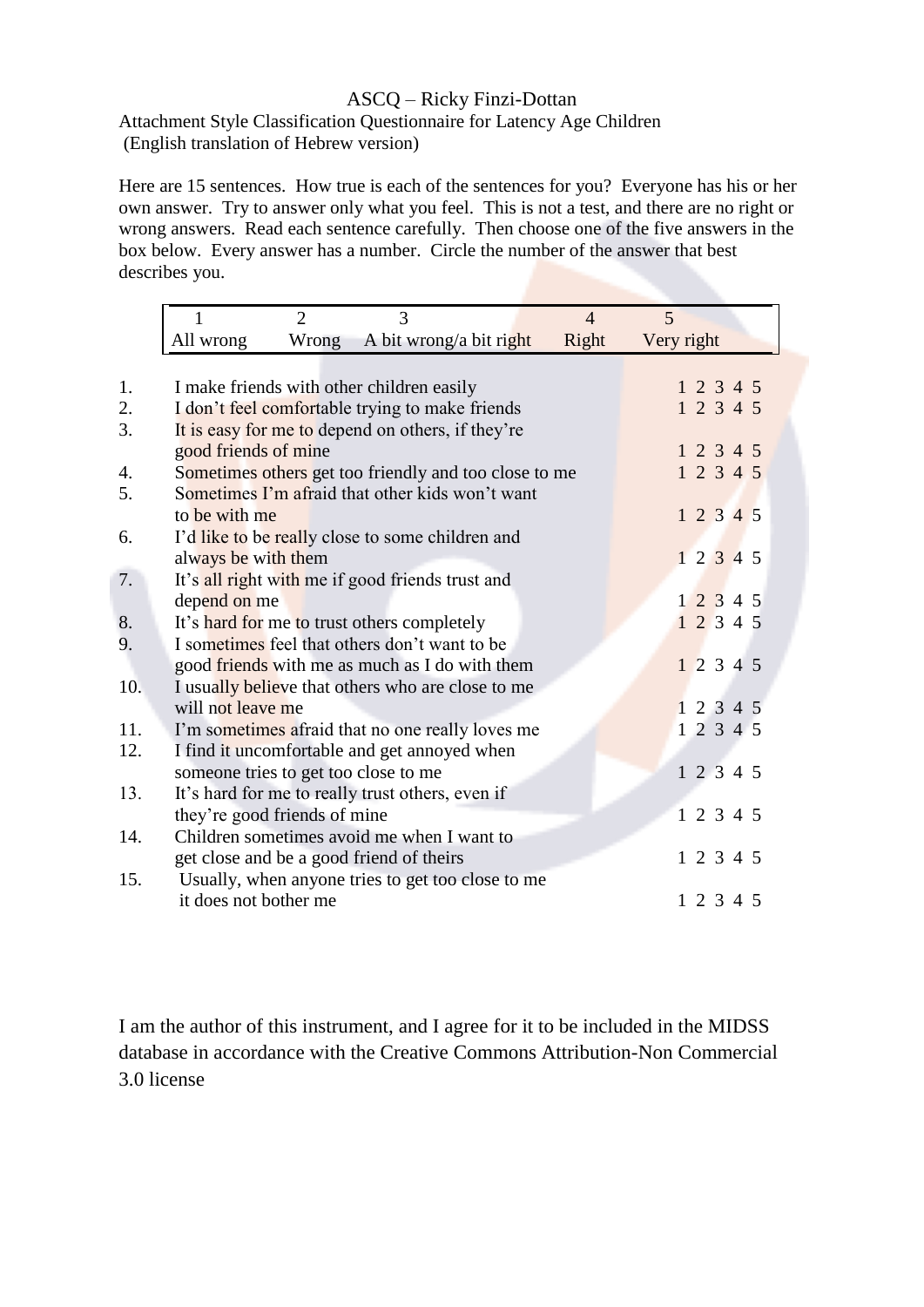Items # for each type: Secure- 1 3 7 10 15

Anxious – 5 6 9 11 14

Avoidant – 2 4 8 12 13

Attachment Style Classification Questionnaire (Finzi et al., 1996; Finzi et al., 2000). This questionnaire is an adaptation for children of the Hebrew version (Mikulincer et al., 1990) of Hazan and Shaver's (1987) questionnaire for the classification of attachment styles in adults. The questionnaire contains 15 items, divided into three factors, which taped the Ainsworth's three attachment patterns: secure (e.g. "I usually believe that others who are close to me will not leave me"), anxious/ambivalent (e.g. "I'm sometimes afraid that no one really loves me"), and avoidant (e.g. "I find it uncomfortable and get annoyed when someone tries to get too close to me"). The children were asked to read each item and to rate the extent to which the item described themselves on a 5-point scale, with scores ranging from 1 (not at all) to 5 (very much). (For details regarding the psychometric properties and concurrent validity of the questionnaire, see, Finzi et al., 1996; Finzi et al., 2000).

In this study (Finzi-Dottan, R., Manor, I. & Tyano, S. (2006). ADHD, temperament, and parental style as predictors of the child's attachment patterns. *Child Psychiatry and Human Development, 37*, 103-114) we used the continuous method for evaluating the children's attachment styles, which enables taping two basic dimensions of attachment organization: anxiety and avoidance (Brennan, Clark & Shaver, 1998). The decision to use this method was based on Fraley and Spieker's (2003) that categorical measures do not provide a complete picture of variability in attachment patterns. In the present study the internal consistency for the anxious subscale was  $\alpha = 0.80$  and for the avoidant subscale  $\alpha$  = .70. On this basis, two total scores were computed by averaging items that corresponded to each factor. Higher scores reflect higher anxiety and high avoidance. Importantly, Pearson correlations revealed that the anxiety and avoidance scores were not significantly associated (r=.32; p>.05).

Finzi, R., Cohen, O., Sapir, Y., Weizman, A. (2000) Attachment Styles in Maltreated children: A comparative Study. *Child Psychiatry & Human Development, 31*, 113-128.

Finzi, R., Ram, A., Har-Even, D. Shnit, D. & Weizman, A. (2001). Attachment